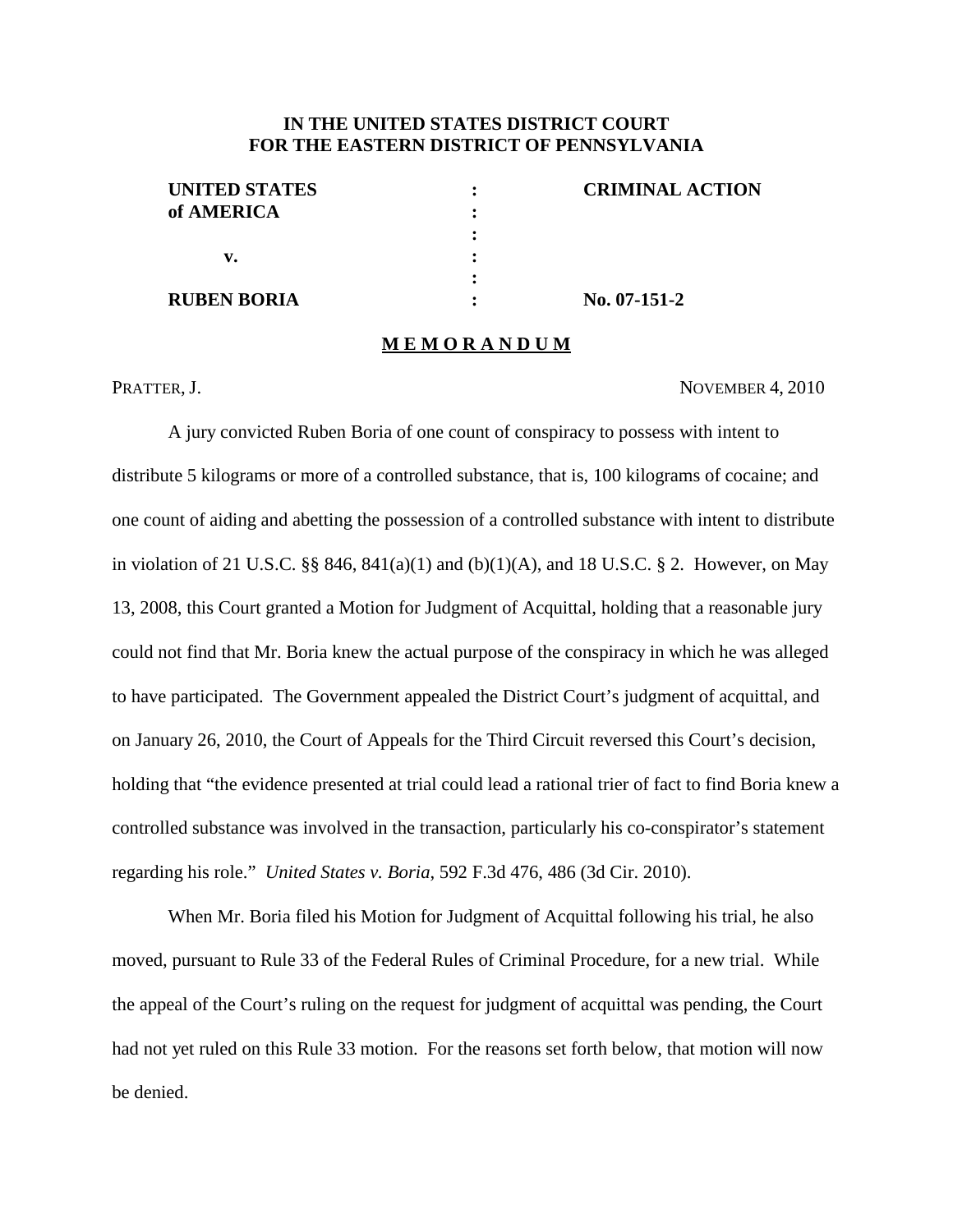#### **FACTUAL BACKGROUND**

On February 5, 2007, a man named Marcus Diaz arrived in Philadelphia driving a tractor-trailer which contained 100 kilograms of cocaine hidden among boxes of fruit. On the same day, Jose Alvarado, a Drug Enforcement Agency ("DEA") informant, received a phone call from his long-time friend Miguel Morel, who was searching for a garage in which the tractortrailer could be parked for unloading. Mr. Alvarado – who had previously assisted Mr. Morel with Mr. Morel's drug transportation activities – soon met with Mr. Morel and four others, Mr. Boria not among them. Mr. Alvarado told Mr. Morel that he had been unable find a garage, but suggested an overnight parking spot. He watched the truck overnight, during which time he maintained communication with Mr. Morel. At some point during the night, Mr. Alvarado was able to inform law enforcement about the truck load of cocaine.

The next morning, Mr. Alvarado returned to the parking lot to take the driver, Mr. Diaz, to breakfast. After the two men arrived at a diner, Mr. Alvarado received a phone call from Mr. Morel, who informed Mr. Alvarado that he (Mr. Morel) had sent someone to take the tractortrailer to a garage for unloading. At trial, Mr. Alvarado testified that Mr. Morel told him that a man who would identify himself as "Ruben" "was supposed to take the tractor-trailer from [Mr. Alvarado] and take it to a garage to unload the drugs that were in the back of the tractor-trailer."

Mr. Alvarado and Mr. Diaz returned to the parking lot, where they were approached by Mr. Boria, who identified himself as "Ruben" and confirmed that he had been sent by Mr. Morel. Mr. Diaz then climbed into the driver's side of the tractor-trailer, and Mr. Boria climbed into the passenger's side. They drove away in the truck, and Mr. Alvarado followed them at Mr. Morel's request. On Aramingo Avenue, the truck stopped in a K-Mart parking lot. Mr. Alvarado got out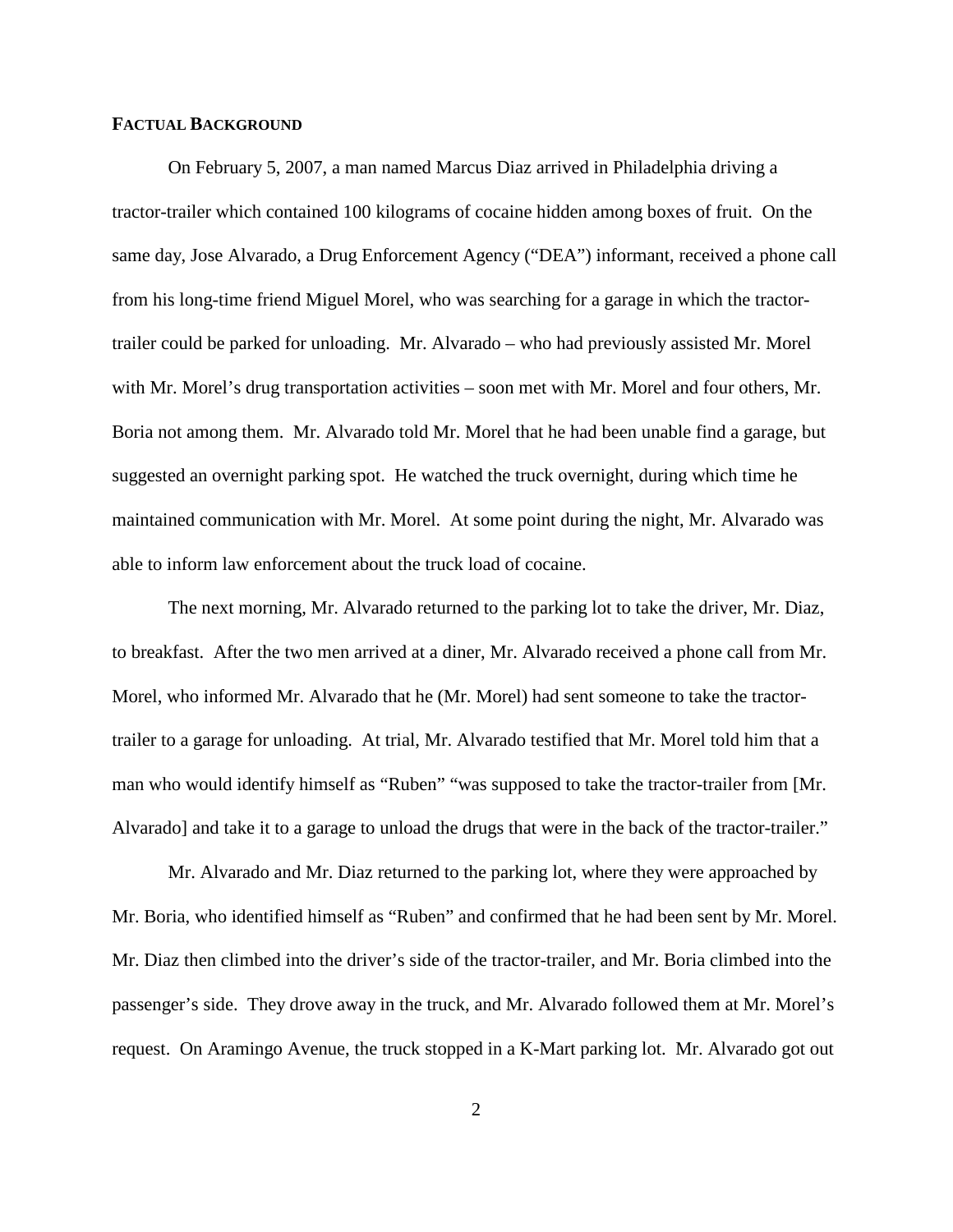of his car and asked Mr. Boria why he had stopped, telling him that they were in a "hot area." Mr. Boria was on his cell phone, and when he hung up, Mr. Alvarado asked him where he was heading. Mr. Boria told Mr. Alvarado that he was driving to a garage in North Philadelphia, but that he needed to wait for someone who would open the truck.

When the truck pulled out of the parking lot, it was stopped by the police, who had been observing the truck since receiving Mr. Alvarado's tip. The police conducted a lawful search of the truck after a K-9 unit alerted to the presence of contraband. Officers recovered a cell phone and \$16.00 cash from Mr. Boria. Mr. Boria's phone continued to ring after the police stop, and throughout the time when officers were searching the tractor-trailer. After a lengthy search, the police located 100 kilograms of cocaine hidden in boxes, which themselves were hidden in the middle of the trailer within pallets of mostly rotten fruit.

#### **LEGAL STANDARD**

A district court can "order a new trial on the ground that the jury's verdict is contrary to the weight of the evidence only if it believes that there is a serious danger that a miscarriage of justice has occurred – that is, that an innocent person has been convicted." *United States v. Johnson*, 302 F.3d 139, 150 (3d Cir. 2002) (quotations and citations omitted). Thus, "[m]otions for a new trial based on the weight of the evidence are not favored. Such motions are to be granted sparingly and only in exceptional cases." *Gov't of Virgin Islands v. Derricks*, 810 F.2d 50, 55 (3d Cir. 1987) (citations omitted); *see also United States v. Miller*, 987 F.2d 1462, 1466 (10th Cir. 1993); *United States v. Bertoli*, 854 F. Supp. 975 (D.N.J. 1994) (power to grant new trial should only be exercised sparingly).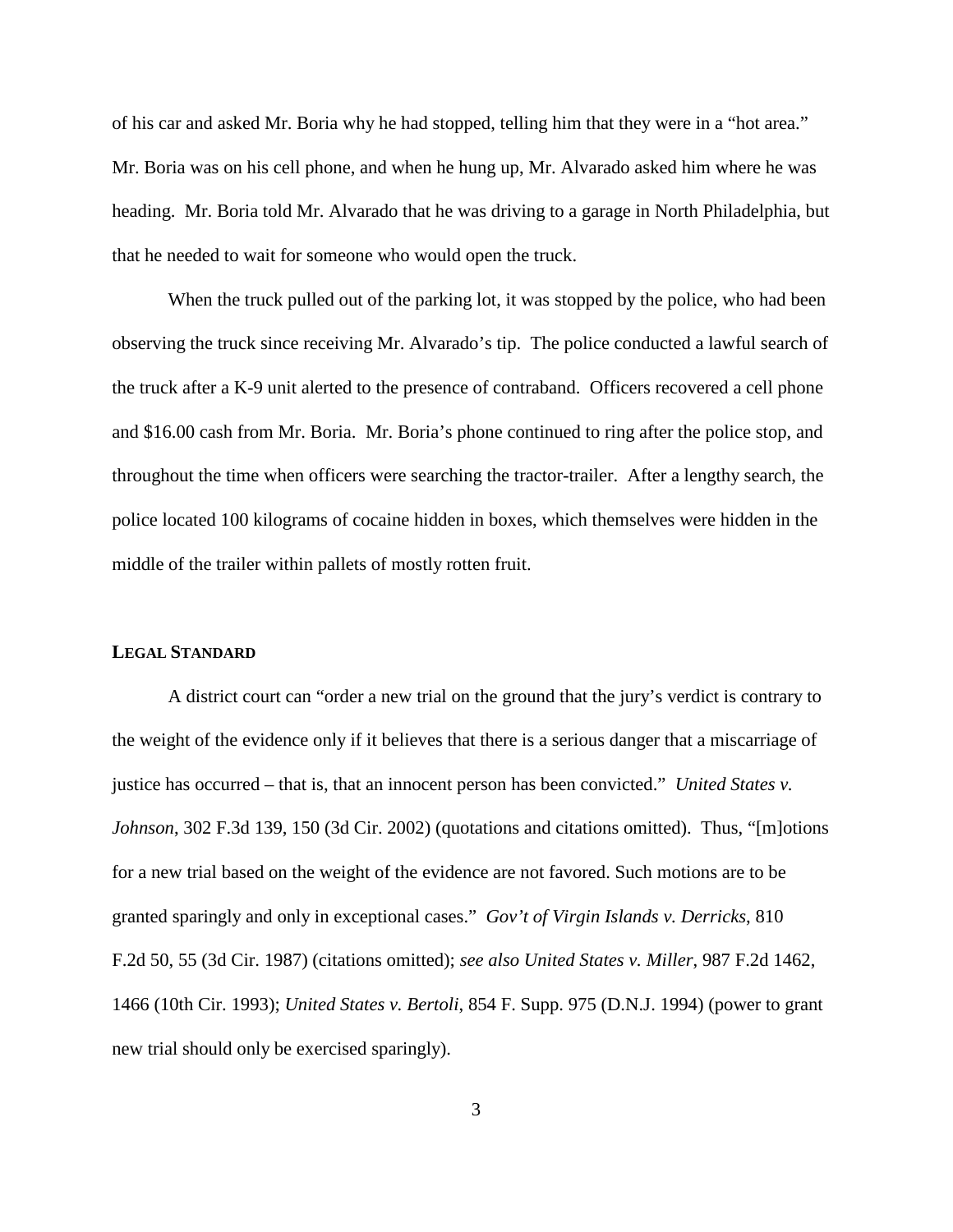#### **DISCUSSION**

As noted above, Mr. Alvarado testified that Mr. Boria's role was to "take [the tractor-trailer] to a garage to unload the drugs that were in the back of the tractor-trailer," and also testified on cross-examination that according to Mr. Morel, Mr. Boria was responsible for "taking the truck from [his] hands to take it to another garage to unload it" and for "tak[ing] the driver of the tractor-trailer to finish off what needs to be done inside the truck."

In reviewing this Court's decision to grant Mr. Boria's Rule 29 motion, the Court of Appeals determined that Mr. Alvarado's testimony imputes to Mr. Boria knowledge that the tractor-trailer driven by Mr. Diaz contained drugs, and thus held that a rational jury could find beyond a reasonable doubt that Mr. Boria knew that he was transporting a controlled substance. *Boria*, 592 F.3d at 485. In light of this appellate court holding, this Court cannot now find that "there is a serious danger that a miscarriage of justice has occurred" or that an innocent person has been convicted. *See Johnson*, 302 F.3d at 150 (setting forth the Rule 33 standard).

In addition to challenging the sufficiency of the evidence, Mr. Boria argues that the District Court erred in failing to admit a DEA-6 interview report that memorialized a task force officer's interview with Mr. Alvarado. At trial, the Court held that this report was inadmissible hearsay, inasmuch as it was one witness's account of out-of-court statements of another witness, and it was offered for the truth of those statements. The Court remains convinced that this ruling was correct, and that the DEA-6 report does not fall within any hearsay exception found in Rule 803 of the Federal Rules of Evidence.

The Court recognizes that Mr. Boria sought to introduce the DEA-6 report to show that the report did not record Mr. Alvarado saying what Mr. Alvarado said at trial – namely, that he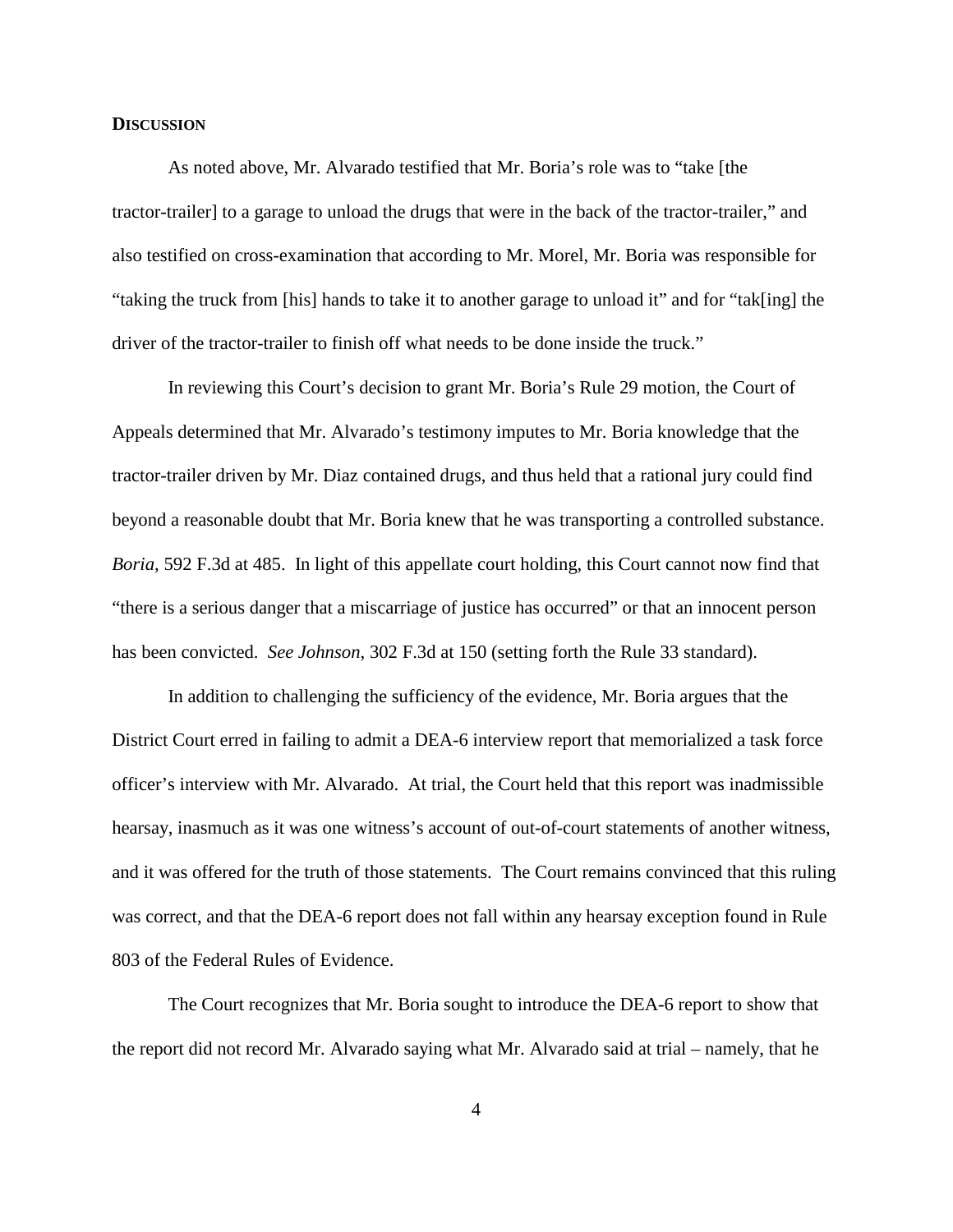understood Mr. Boria to be responsible for unloading the tractor-trailor. But at trial, Mr. Boria's counsel was allowed to cross examine the officer who authored the report, and she conceded that it did not record the statement in question. Mr. Boria's counsel asked: "And just so it's perfectly clear, any reference to Mr. Boria participating in that is not reflected anywhere in your three-page DEA report?" Thus, the written report itself was redundant evidence, even if it was otherwise admissible. The jury, in convicting Mr. Boria, was able to consider the uncontested fact that the report did not make reference to Mr. Alvarado indicating that Mr. Boria would be responsible for unloading the truck – a fact which, it should be noted, did not directly controvert any of Mr. Alvarado's trial testimony. 1

### **CONCLUSION**

For the reasons set forth above, Mr. Boria's motion for a new trial will be denied. An order to this effect follows.

### BY THE COURT:

/s/ Gene E.K. Pratter GENE E.K. PRATTER UNITED STATES DISTRICT JUDGE

<sup>&</sup>lt;sup>1</sup> This means that even if the Court's evidentiary ruling were incorrect, that it would have been a harmless error, since the non-admission of the DEA-6 report is very unlikely to have contributed to Mr. Boria's conviction. *United States v. Lee*, 612 F.3d 170, 189 (3d Cir. 2010) (*citing United States v. Ali*, 493 F.3d 387, 392 (3d Cir. 2007) ("the test for harmless error is whether it is highly probable that evidentiary error did not contribute to conviction")).